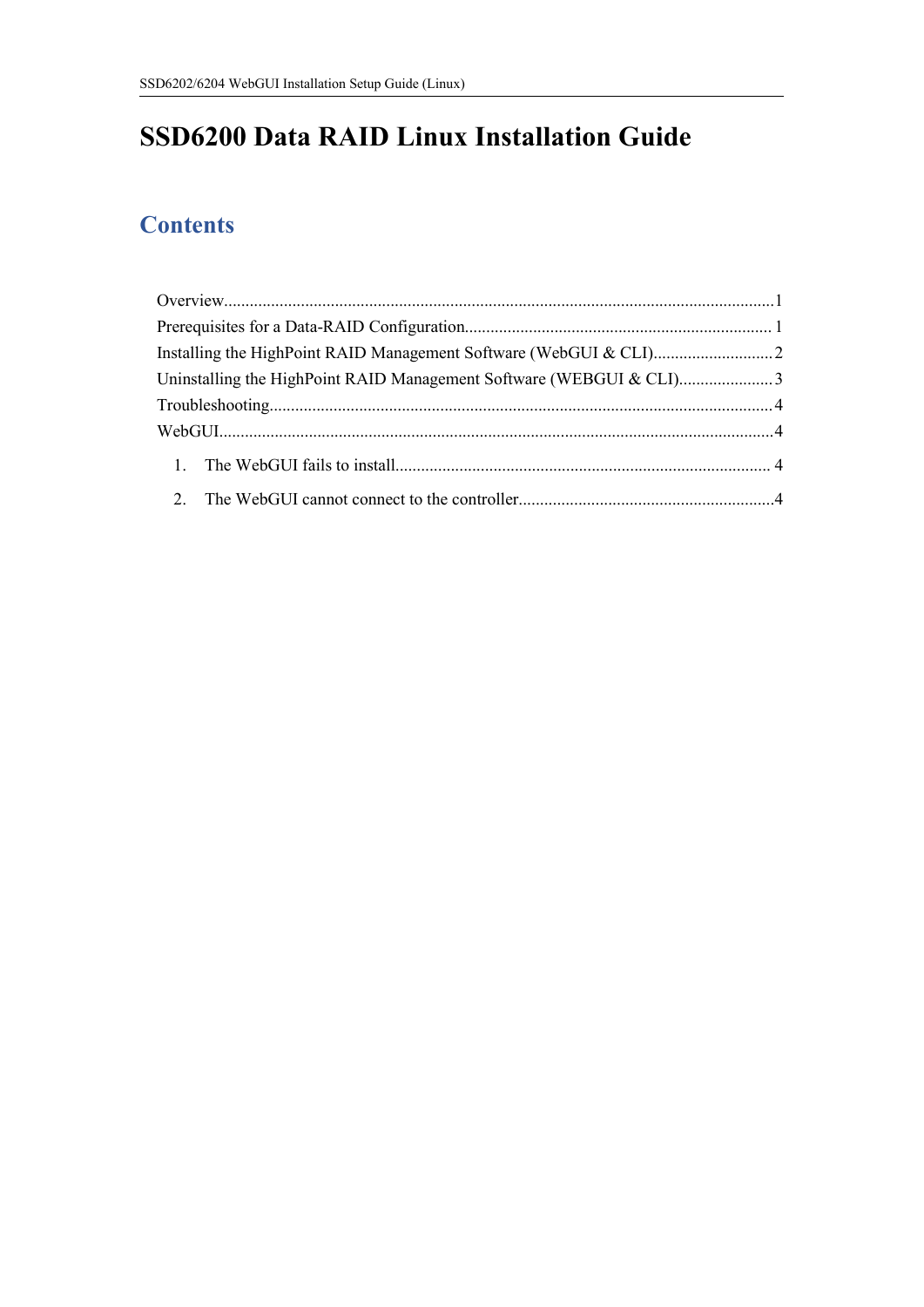# <span id="page-1-0"></span>**Overview**

This guide includes important hardware/software requirements, installation procedures, and troubleshooting tips for using SSD6202, SSD6204 NVMe RAID controllers with a Linux operating system.

### **Prerequisites**

This section describes the base hardware and software requirements for the SSD6202, SSD6204 NVMe RAID Controllers.

### **Management Software Installation**

This section explains how to download and install the SSD6202, SSD6204 RAID Management Software Suite for Linux distributions. The download includes both the Web RAID Management Interface (WebGUI), and the CLI (Command Line Interface).

### **Troubleshooting**

Please consult this section if you encounter any difficulties installing or using the SSD6202, SSD6204 NVMe RAID controllers. It includes solutions and description for commonly reported technical issues.

# <span id="page-1-1"></span>**Prerequisites for a Data-RAID Configuration**

Though primarily designed to support bootable NVMe RAID volumes, the SSD6202, SSD6204 controllers can be used to support data-only NVMe storage configurations. In order to configure a non-bootable NVMe RAID array, you will need the following:

- **1. An NVMe SSD must be installed.** You must have at least one NVMe SSD installed into the SSD6202, 6204 RAID controller.
- **2. A PCIe 3.0/4.0 slot with x8 or x16 lanes.**
- **3. Make sure any HighPoint NVMe drivers are uninstalled**. It may be prevent the SSD6200 from functioning properly.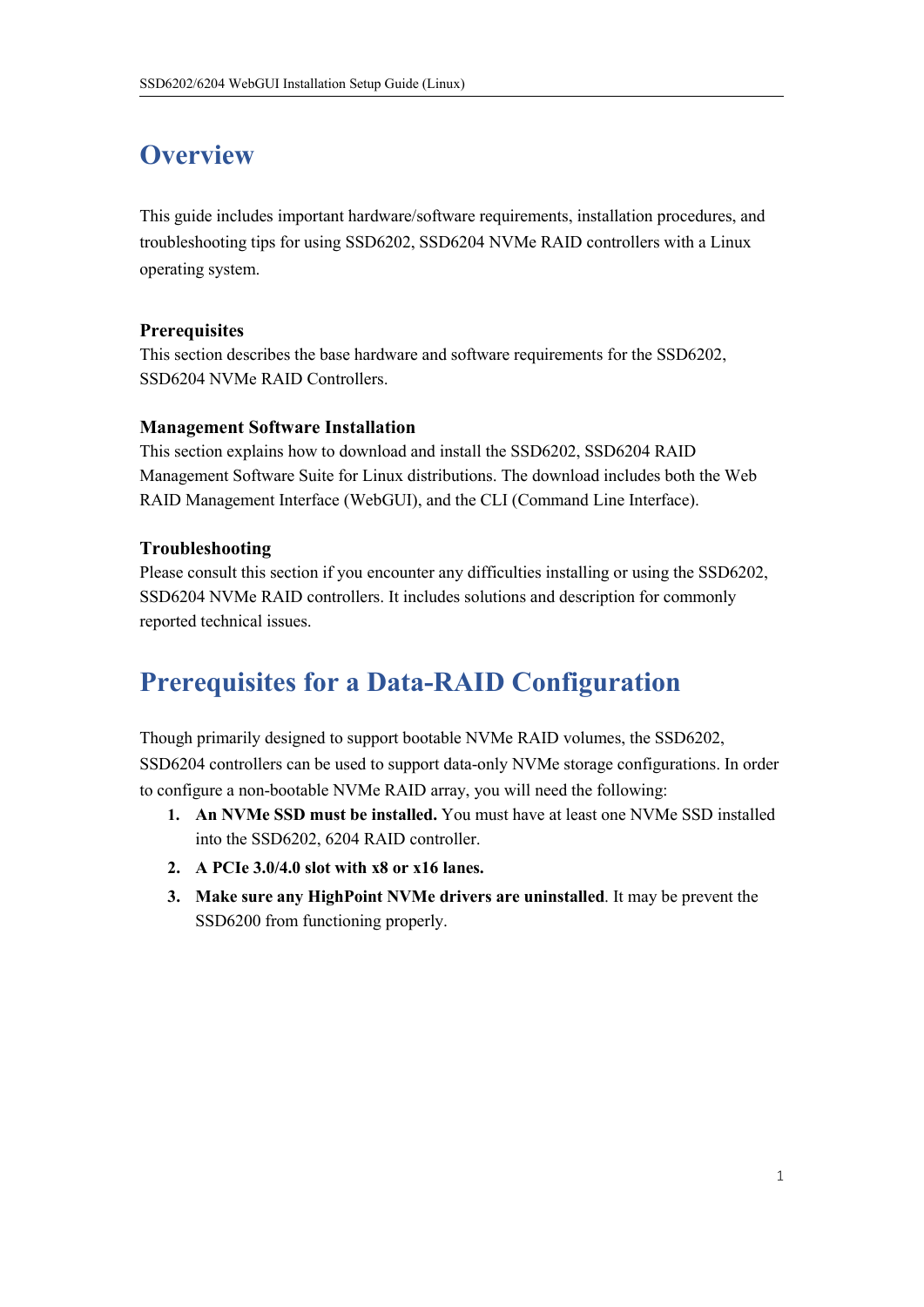# <span id="page-2-0"></span>**Installing the HighPoint RAID Management Software (WebGUI & CLI)**

This guide provides an overview of the Web-RAID Management graphical user interface, also known as the WebGUI. The WebGUI is an intuitive, yet comprehensive management tool designed for users of any experience level.

Download the latest software package from the HighPoint website:

SSD6202/6204:

[https://www.highpoint-tech.com/USA\\_new/series-ssd6200-overview.html](https://www.highpoint-tech.com/USA_new/series-ssd6200-overview.html)

Using the system terminal with root privileges, browse to the directory where the driver download, and enter the following commands to extract the management software package:

#### **tar zxvf RAID\_Manage\_Linux\_vx.x.xx\_xx\_xx\_xx.tgz**



1. Install the HighPoint RAID management software (WebGUI & CLI) using the following command:

**./RAID\_Manage\_Linux\_vx.x.xx\_xx\_xx\_xx.bin**

```
root@2:/home/test/Documents# ./RAID_Manage_Linux_v2.4.1_21_04_20.bin
Install .....
Package readline lib is already installed!
readline/hptsvr_2.4.1_amd64.deb will be installed!
Selecting previously unselected package hptsvr.
(Reading database ... 184603 files and directories currently installed.)
Preparing to unpack \ldots/hptsvr_2.4.1_amd64.deb \ldotsUnpacking hptsvr (2.4.1) ...
Setting up hptsvr (2.4.1) ...
Starting hptsvr daemon.
Clean ......
Finish .....
root@2:/home/test/Documents#
```
- 2. After the software is installed, open the WebGUI to make sure it can connect to the SSD6200 series RAID controller.
- 3. You can also check the controller using the CLI (command line interface).Using the system terminal, enter the following command: **hptraidconf**
- 4. If the WebGUI/CLI can connect to the controller and recognized the NVMe SSD's, the driver has been installed and is functioning normally: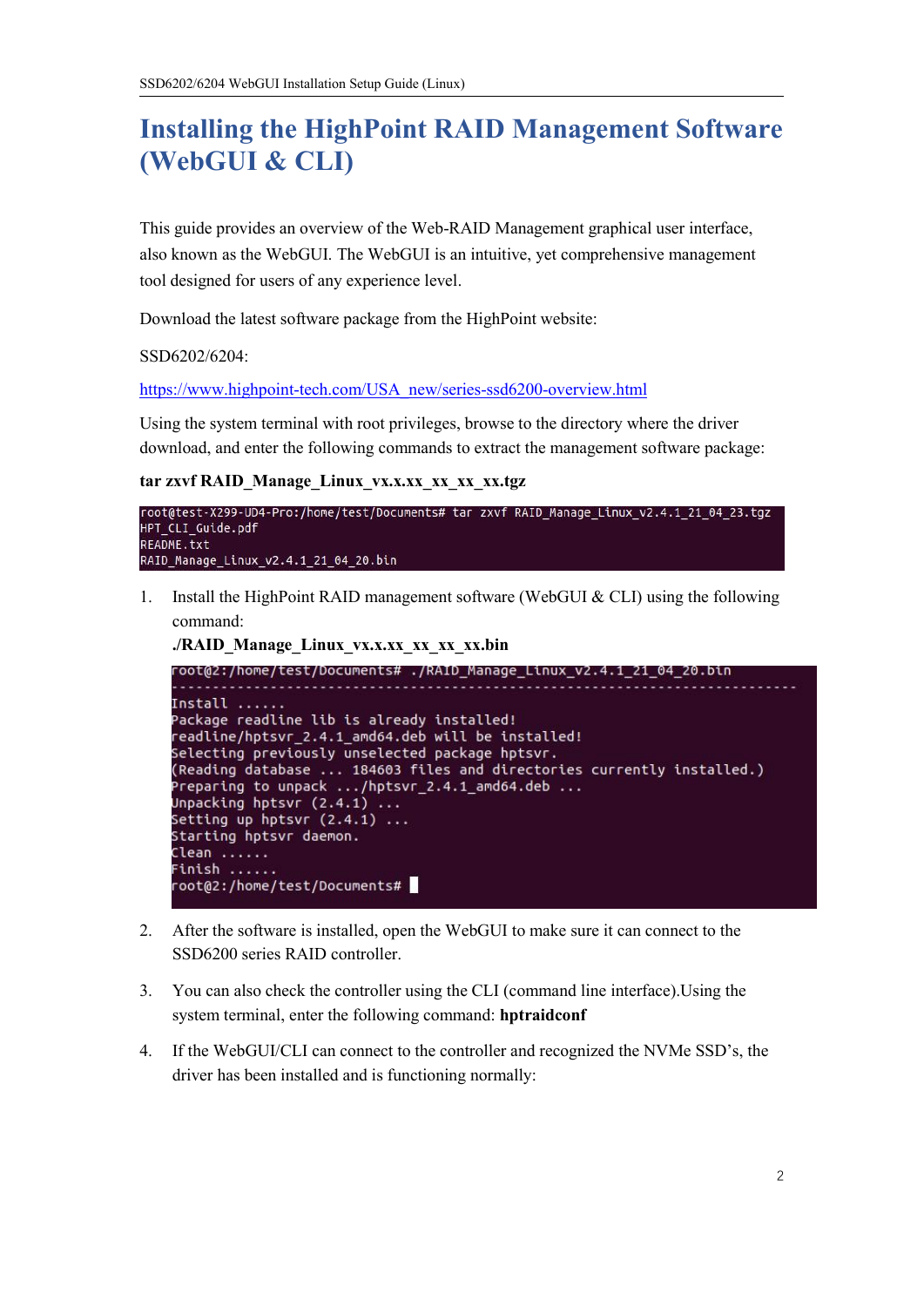| <b>HBA Properties</b>                                                | <b>Storage Properties</b>                                                                                 |
|----------------------------------------------------------------------|-----------------------------------------------------------------------------------------------------------|
| Host Adapter model: HighPoint SSD6204<br><b>Physical Drive:</b><br>4 | <b>Total Capacity:</b><br>3000 GB<br><b>Configured Capacity: 3000 GB</b><br><b>Free Capacity:</b><br>0 GB |
| <b>Legacy Disk:</b><br>$\mathbf{o}$                                  |                                                                                                           |
| <b>RAID Count:</b><br>1                                              | Configured 100.0%                                                                                         |

# <span id="page-3-0"></span>**Uninstalling the HighPoint RAID Management Software (WEBGUI & CLI)**

Open the system terminal with root privileges. Enter the following commands to uninstall the driver:

#### **dpkg -r hptsvr (or rpm -e hptsvr-https)**



Enter the following command to check if the WebGUI has been removed successfully:

#### **hptraidconf**

after uninstall:

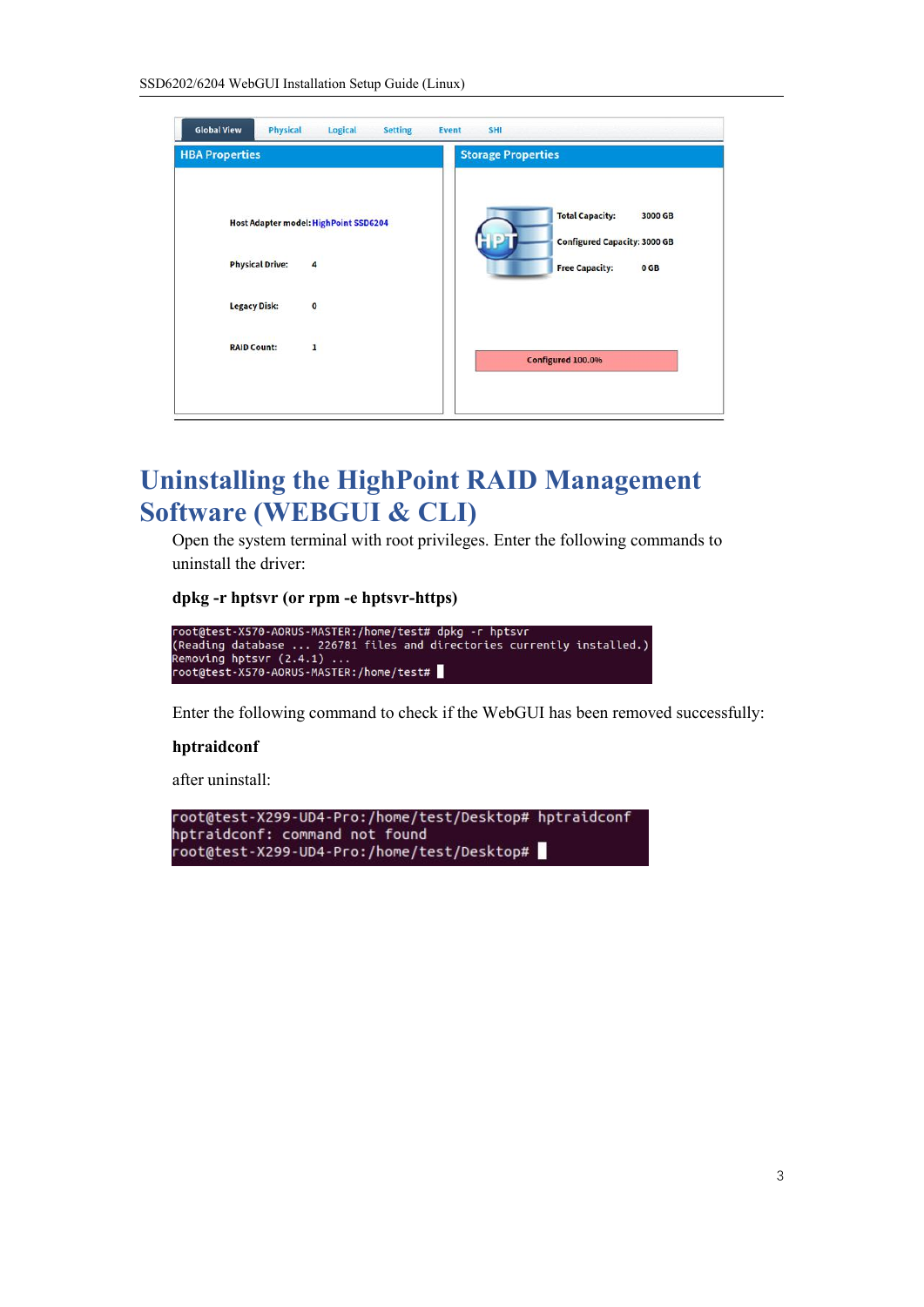# <span id="page-4-0"></span>**Troubleshooting**

## <span id="page-4-1"></span>**WebGUI**

## <span id="page-4-2"></span>**1. The WebGUI fails to install**

If you use an Ubuntu system, the system may prompt you about the lack of a **readline7** package when installing the WebGUI – this will interrupt the installation process.



**Solution**:

- a. With root permissions enabled, you can use the following command to load readline7 at using a terminal, and will be allowed to install the WebGUI: **apt-get install libreadline7**
- **b.** Once complete, restart the WebGUI installation procedure.

## <span id="page-4-3"></span>**2. The WebGUI cannot connect to the controller**

If you are unable to access the SSD6200 series RAID controller or enclosure using the WebGUI:



### **a. WebGUI service did not start successfully**.

### **Solution**:

Start the WebGUI by opening the system terminal with root privileges and entering the following command:

#### **hptsvr**

### **b. The hardware is not recognized by Linux.**

The figure shows that the hardware is correctly recognized.